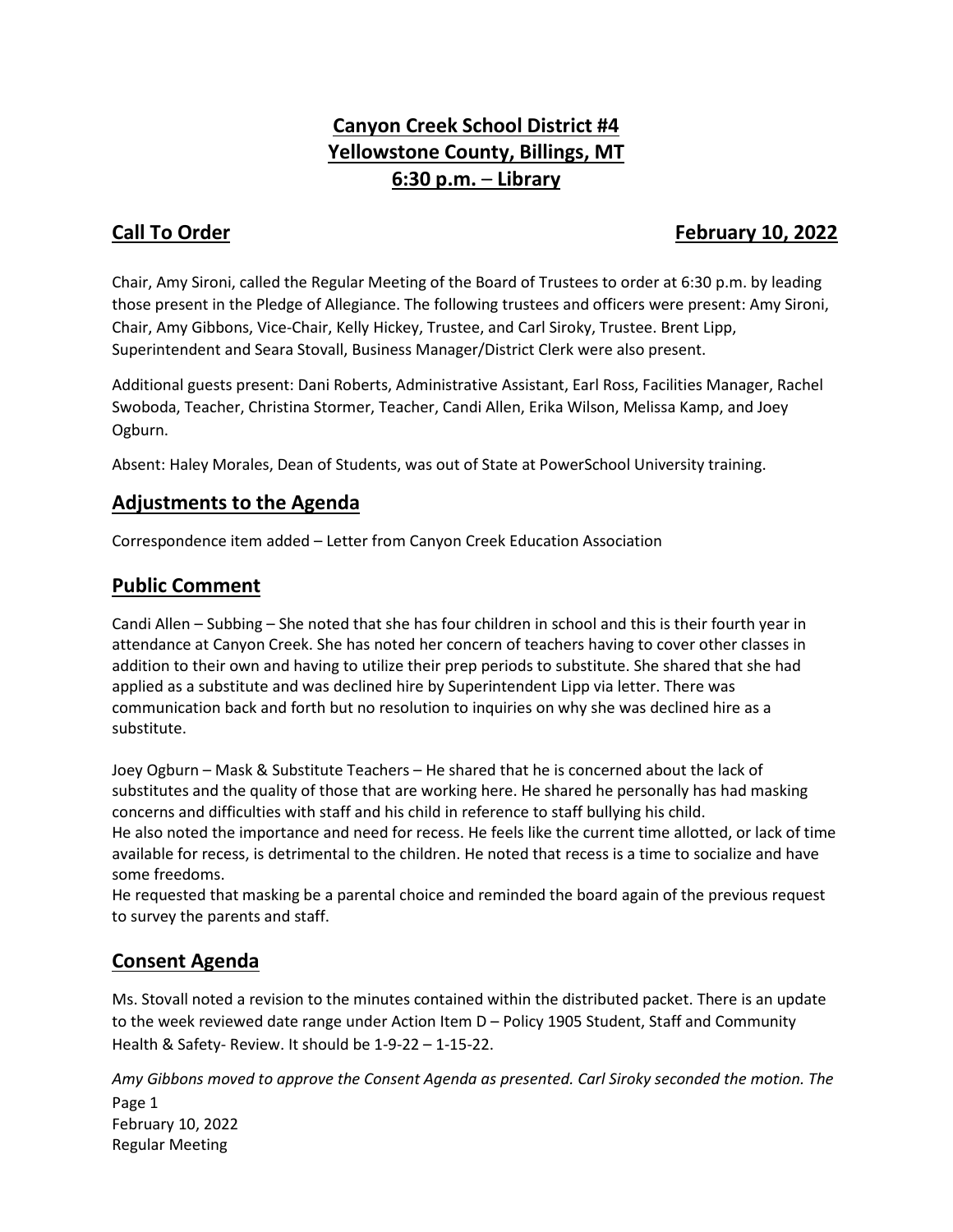#### *motion passed unanimously.*

#### **Committee Reports**

- 1. Draft Policy Review Series 1000 4000 Update *(Information)* 1000 and 2000 review completed and half of 3000 series has been reviewed.
- 2. Draft Policy Review Series 5000 9000 Update *(Information)* 5000 series review has been completed. There will be some follow-up questions for MTSBA.

### **Correspondence**

1. Canyon Creek Education Association (CCEA) Memorandum of Understanding (MOU) – Superintendent Lipp shared the letter from the CCEA requesting to meet in reference to the requested MOU.

### **Administrative Report**

- Superintendent's Report
	- 1. Testing Superintendent Lipp shared that NWEA testing has been close to completion. There are six remaining students to follow-up with for completion which will occur next week.
	- 2. Read Win Race (May) Superintendent Lipp shared that Read Win Race, after being cancelled due to Covid, is scheduled again for the month of May. This is a non-profit organization that the district has participated in previously. The district will participate in this. There is a banquet scheduled in support of the event and the district has a table purchased.
	- 3. DEAR / Doors / Books / Special Lunch Superintendent Lipp noted that February is, "I Love to Read" month. The school is participating in DEAR – Drop Everything and Read, each day for thirty minutes. There is participation from staff in decorating their doors as their favorite book. The PTO is involved in providing books for the event. The kitchen staff serves a special lunch to support the event.
	- 4. MCT / Volleyball Girls Volleyball will begin the week of January 27th, with enough participants for four teams. Missoula Children's Theater presented two performances of Johnny Appleseed. There was a great turnout! Superintendent Lipp thanked the PTO for putting on the event.
	- 5. No Kid Hungry Grant Superintendent Lipp shared that he applied for the grant with a potential award maximum amount of \$5000.00. The intention of this potential funding is to purchase round cafeteria tables.
	- 6. Food Service Supply Shortage Grant Superintendent Lipp shared that he has been approved for this remitted grant. There is supply chain challenges and shortages of food products. Mrs. Lose wants to utilize this funding for.
	- 7. New Staff Superintendent Lipp shared that there will be three hires completed during the New Business section of the agenda. Superintendent Lipp thanked Ms. Stovall for all

Page 2 February 10, 2022 Regular Meeting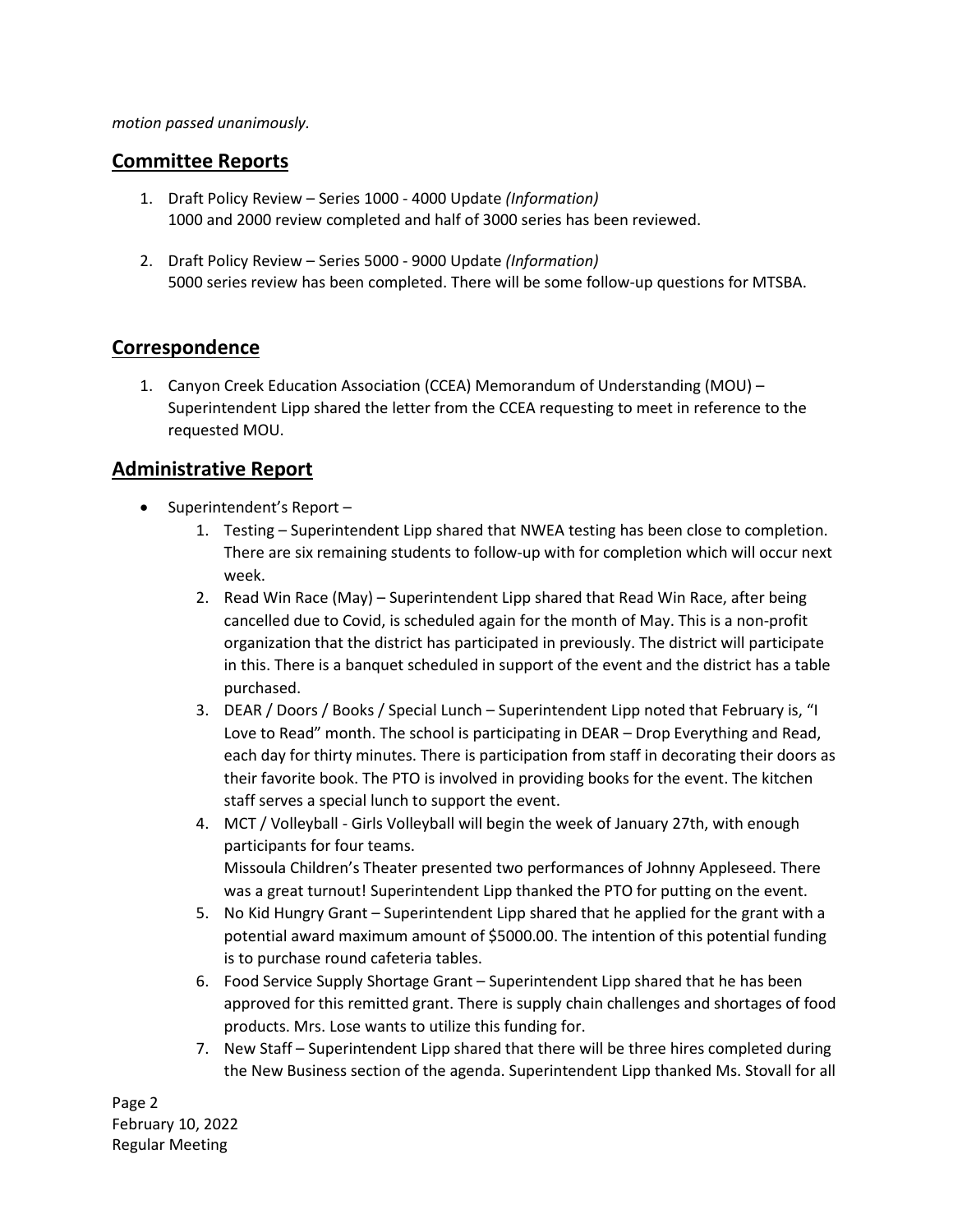of her efforts. He additionally welcomed Dani Roberts, Kirsten Weatherford, and Keith Michael to their new positions.

- 8. Safety Inspection There was an unscheduled OSHA safety inspection that resulted in a very positive outcome and feedback. They were very complementary on the state of the building and the organization by Mr. Ross. Mr. Ross was able to provide all requested documentation.
- 9. Curriculum (Science) Superintendent Lipp shared that he has started the vetting process for a new Science curriculum. He has sent samples to the teachers for their input. The curriculum committee has met and given feedback on the curriculum reviewed to date.
- 10. Tik Tok Superintendent Lipp shared his concerns over the recent Tik Tok trends challenging students to, "slap a teacher" and additional negative challenges. There has been significant property damage to other surrounding schools bathrooms in relation to this "challenge".

Carl shared that he feels the district should take proactive action to share the consequences with both the students and parents if there is any sort of participation in these promoted challenges.

- 11. Building Bridges Superintendent Lipp shared that he recommends sending the certified staff to the Building Bridges professional development training again this summer. It will be offered again for this summer and has communicated to the certified staff the opportunities for training.
- 12. Levy Superintendent Lipp noted that a decision will need to be made and action taken in the near future, if the Trustees support running a General Fund levy for the May election. Superintendent Lipp noted that a potential Special Board Meeting may need to be held to make the decision.

### **New Business**

- A. Agenda Document Revisions Superintendent Lipp shared that there was a request from the Trustees to revise the Board of Trustees meeting agenda to include the following:
	- a. REACH Acronym Respect, Empower, Achieve, Cooperate, Help. Discussion was held.
	- b. Notice Regarding Public Comment 1420F Superintendent Lipp noted the request to add the recently reviewed MTSBA document 1420F to the beginning of the agenda. This document reflects on the appropriate public comment procedure.

Superintendent Lipp shared that he will bring to the next board meeting an example of a revision to the agenda to include the above

B. Enrollment / ANB Update – Ms. Stovall presented the Spring Student Count for ANB Summary by District, February 7, 2022 Enrollment. It was noted the FY2022 – 2023 will be based off of the current year ANB versus the 3-Year Average ANB. Superintendent Lipp shared that there is potential growth in the district with developing sub-divisions. Carl Siroky inquired about requesting a copy of the strategic plan that was last completed.

Page 3 February 10, 2022 Regular Meeting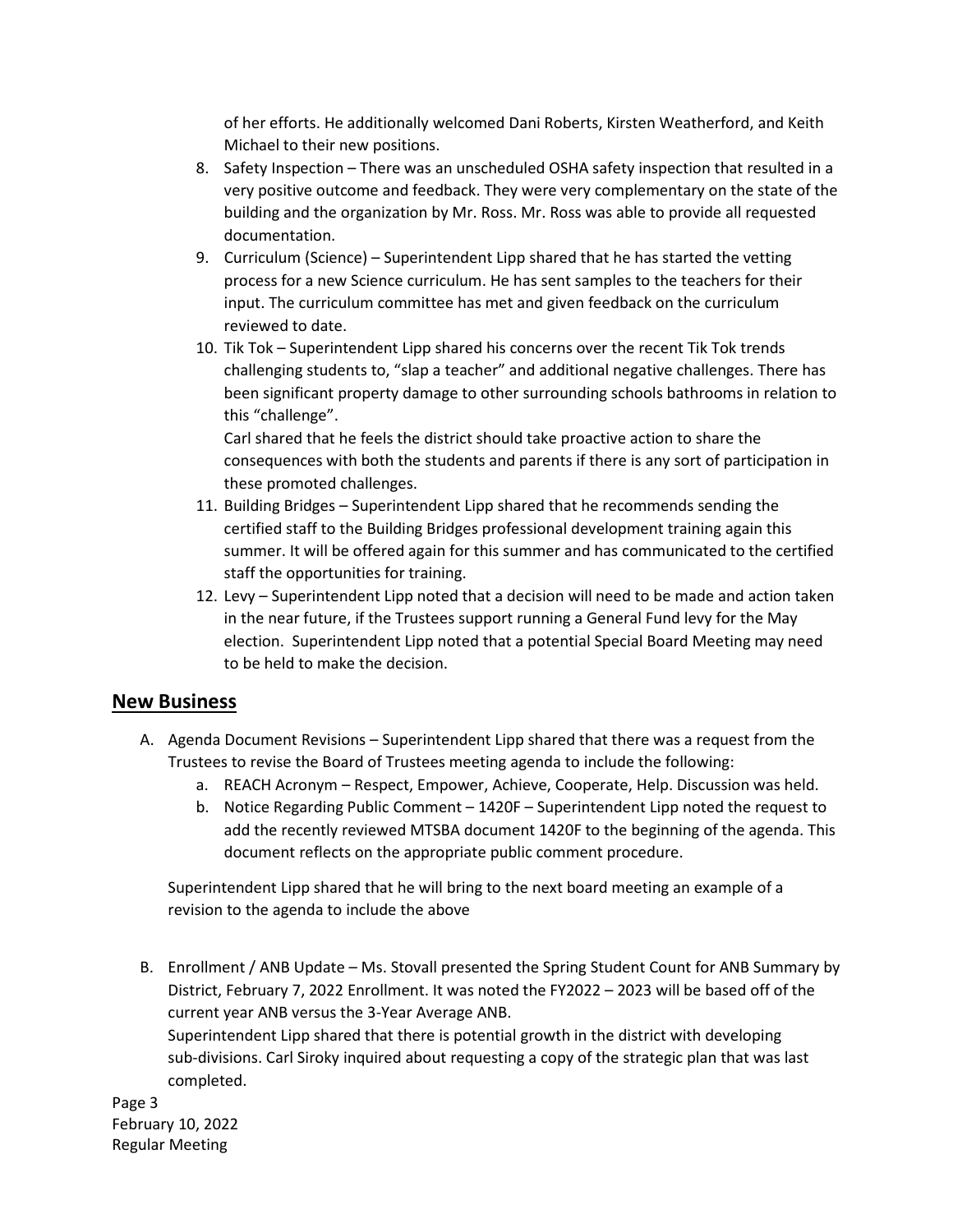- C. New Hire
	- a. Dani Roberts Business Manager / District Clerk Discussion was held. The trustees noted their excitement for the hire and thanked Dani for her desire and Carl noted the natural alignment for the progression of moving into the position. Superintendent Lipp noted his excitement about Dani moving into the position. *Kelly Hickey made a motion to hire Dani Roberts, as Business Manager / District Clerk as presented. Amy Gibbons seconded the motion. The motion passed unanimously.*
	- b. Kirsten Weatherford Administrative Assistant Discussion was held. Superintendent Lipp shared that Kirsten has previous experience in the same role and has jumped right in. He noted it as a seamless transition. *Kelly Hickey made a motion to hire Kirsten Weatherford, as Administrative Assistant as presented. Amy Gibbons seconded the motion. The motion passed unanimously.*
	- c. Keith Michael Custodian Discussion was held. It was noted that the District still has one active opening for a Custodial position. *Amy Gibbons made a motion to hire Keith Michael, as Custodian as presented. Kelly Hickey seconded the motion. The motion passed unanimously.*
- D. Appoint Clerk of the District Discussion was held. *Amy Gibbons moved to appoint Dani Roberts as Clerk of the District. Kelly Hickey seconded the motion. The motion passed unanimously.*
- A. Reorganization of the Board Ms. Stovall shared that due to the newly appointed Clerk of the District, the Reorganization of the Board form needed to be updated and filed with the county.
- E. Policy 1905 Student, Staff and Community Health & Safety Review Discussion was held. Superintendent Lipp reviewed the Yellowstone County Schools Weekly Report, week reviewed 1-30-20 – 2-05-22. There are four indicators that were reviewed in detail; 1 – Capacity of Healthcare and Public Health, 2 – Weekly Case Mix: Increase in new cases in children under 19, 3 – Weekly average daily case count per 100,000, 4 – Weekly Yellowstone County test positivity rate.

Superintendent Lipp recommended in his memo included within the board report to the board of trustees to keep the mask mandate for one more month. Superintendent Lipp shared that there is significant decrease in the school, resulting in zero cases since January  $31<sup>st</sup>$  and a decline of cases in the community. He thinks that if that trend continues the RiverStone matrix will be showing some positive outcomes to be able to consider by next month's board meeting. Carl noted that with the latest update from School District 2 and their decision to remove the mask mandate effective 02/11/2022. With that being said, Canyon Creek, Elysian, and Independent may be the only schools with a mask mandate in place. He noted he does not believe in the integrity of the data shared by John Felton. He also shared that we need to be looking at our own building's level of nature immunity.

Superintendent Lipp noted that he feels we should go to an optional mask policy. He would still

Page 4 February 10, 2022 Regular Meeting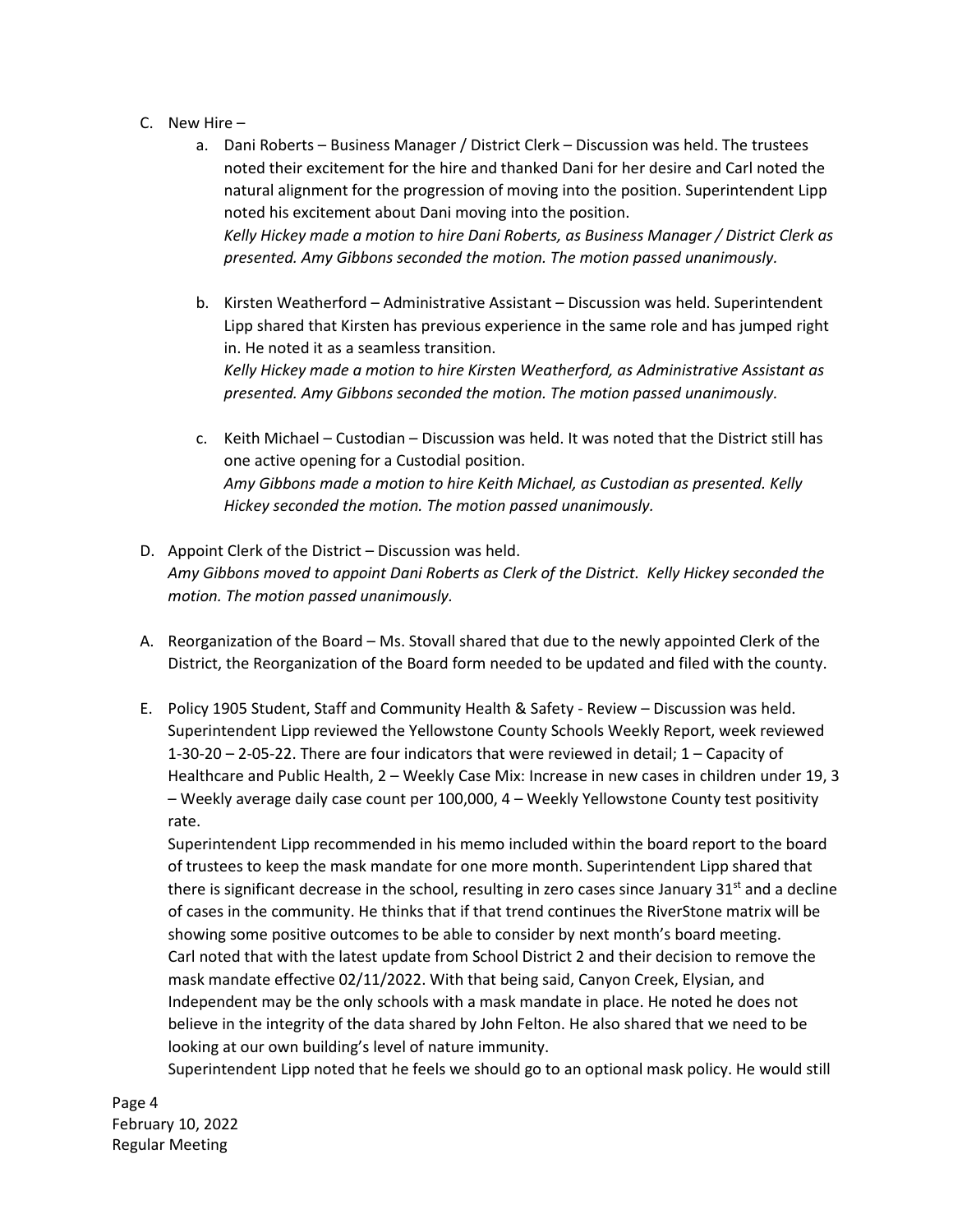keep data on positive cases.

Amy Sironi shared that a previous decision was made by motion to follow the data from RiverStone Health in which the trustees would only make a decision to remove the mask mandate when 3 of the 5 indicators on the report provided by John Felton were marked in the "green".

Carl does not feel that the data that is being utilized for decision making has any integrity. He noted that some common sense and a different way of making a decision on this should be considered.

Superintendent Lipp shared that there is a lot of mask fatigue from both the staff and students. He shared this is a tough couple of months coming up and changing to mask optional would be a positive and feels that the school is safe to a point. The potential of mask optional was supported by Superintendent Lipp, Kelly Hickey, and Carl Siroky.

Amy Gibbons shared that vaccine rate data has also not been shared and that has an impact on the decisions trying to be made.

Amy Sironi noted that part of the mask mandate decision was based off of keeping the school open with learning taking place within the building. Superintendent Lipp shared that liability concerns were also much more at the forefront when all of this began.

Amy Sironi's concern is that if a decision is made to move to mask optional, there is potential for a quick turn-around to going back to a mask mandate.

Kelly Hickey inquired if there was a decision to move to mask optional, what would be the precursor to moving back to a mask mandate? Superintendent Lipp shared that the biggest concern was keeping the doors open and the staff healthy was the requirement to do so. *Carl Siroky made a motion to move to a mask optional policy, effective Monday, February 14th. Kelly Hickey seconded the motion. The motion passed with a split vote. Carl Siroky, Kelly Hickey and Amy Gibbons voted in favor and Amy Sironi voted against.*

## **Agenda Items for Policy Work Session Meeting – March 3rd**

A. Board, Personnel, and Student Policy Series Review with MTSBA

## **Agenda Items for the Next Regular Meeting – March 10th**

- B. Covid / School Health Update
- C. Policy 1905 Student, Staff and Community Health & Safety Review
- D. Approve the FY23 School Calendar
- E. CCEA MOU
- F. Board, Personnel and Student Policy Series Adoption
- G. Science Curriculum

## **Adjournment**

The next Regular Meeting will be held Thursday, March  $10^{th}$ , 2022 at 6:30 p.m. in the Canyon Creek School District Library.

Page 5 February 10, 2022 Regular Meeting *Amy Gibbons moved to adjourn the meeting at 8: p.m. Kelly Hickey seconded the motion. The motion*